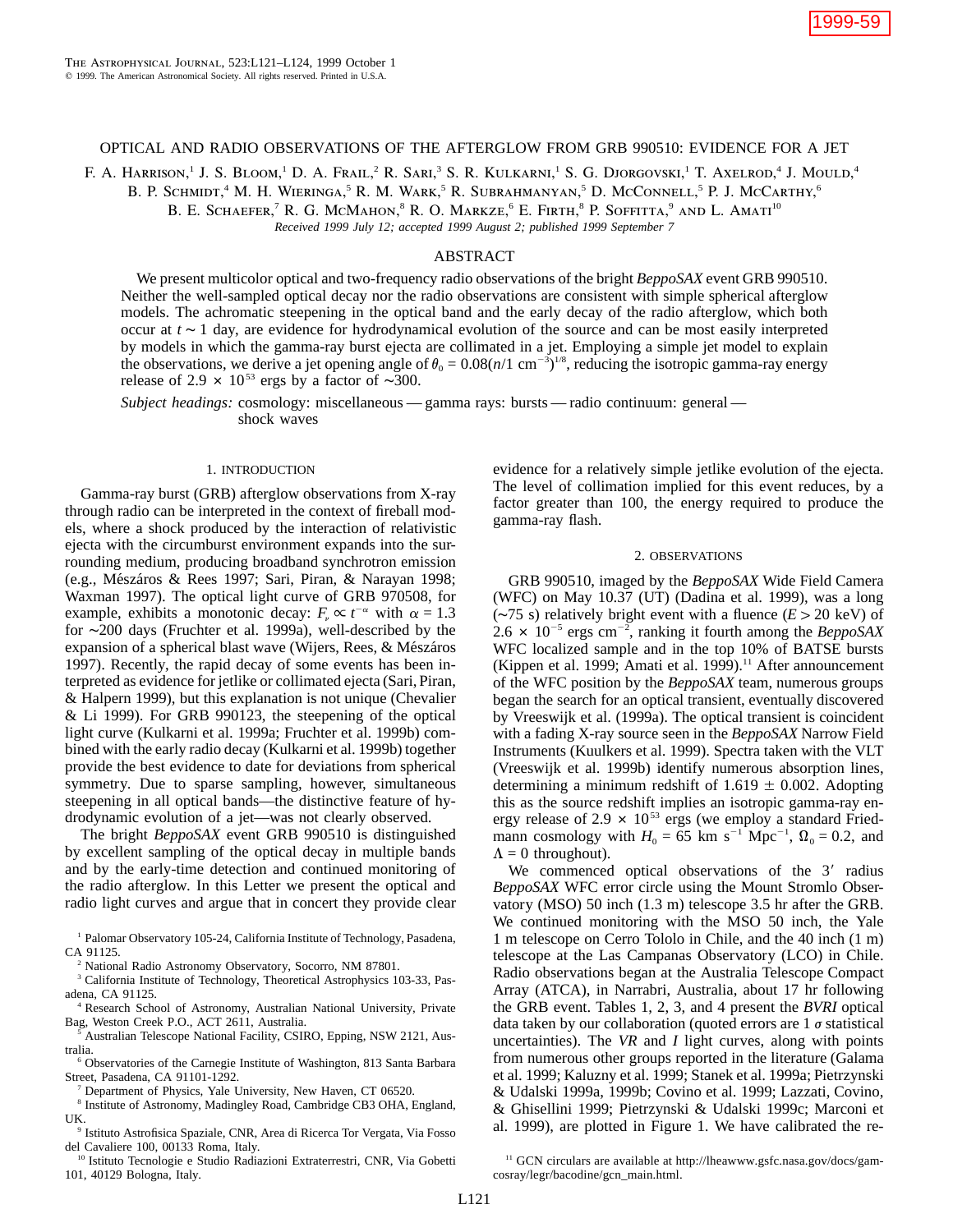TABLE 1 <sup>B</sup>-Band Photometry of GRB 990510

| Date          |                  |           |
|---------------|------------------|-----------|
| (1999 May UT) | Magnitude        | Telescope |
| 10.971<br>.   | $19.86 + 0.05$   | Yale 1 m  |
| 11.058<br>.   | $17.88 + 0.05$   | Yale 1 m  |
| 11.131<br>.   | $17.95 + 0.05$   | Yale 1 m  |
| 11.154<br>.   | $18.84 + 0.06$   | Yale 1 m  |
| 11.180<br>.   | $18.90 + 0.06$   | Yale 1 m  |
| 11.207<br>.   | $18.98 + 0.06$   | Yale 1 m  |
| 11.266<br>.   | $19.23 + 0.06$   | Yale 1 m  |
| 11.292<br>.   | $19.39 + 0.06$   | Yale 1 m  |
| 11.320<br>.   | $20.11 + 0.06$   | Yale 1 m  |
| 12.125<br>.   | $20.01 + 0.08$   | Yale 1 m  |
| 12.171<br>.   | $20.06 + 0.09$   | Yale 1 m  |
| 12.221<br>.   | $20.89 \pm 0.09$ | Yale 1 m  |
| 12.300<br>.   | $21.22 \pm 0.12$ | Yale 1 m  |
| 12.996<br>.   | $21.22 + 0.17$   | Yale 1 m  |

ported magnitudes to the Landolt bandpass system (approximately Johnson-Cousins). For calibration, we observed a number of Landolt stars on May 11 under photometric conditions with the MSO 50 inch telescope. The uncertainty in the zero point of the calibration introduces a magnitude error of  $\pm 0.03$ in all bands.

From Figure 1, it is evident that the light curve steepens contemporaneously in all bands between day 1 and 2. To characterize the shape, we fit the data with the following analytic four-parameter function:

$$
F_{\nu}(t) = f_{*}(t/t_{*})^{\alpha_{1}}[1 - \exp(-J)]/J;
$$
  

$$
J(t, t_{*}, \alpha_{1}, \alpha_{2}) = (t/t_{*})^{(\alpha_{1} - \alpha_{2})}.
$$
 (1)

The functional form has no physical significance, but provides a good description of the data and has the property that the asymptotic power-law indices are  $\alpha_1$  and  $\alpha_2$  at early and late times, respectively. Fitting the *V*, *R*, and *I* data (excluding *B* due to larger statistical uncertainties) simultaneously yields  $t_* = 1.20 \pm 0.08$  days,  $\alpha_1 = -0.82 \pm 0.02$ , and  $\alpha_2 = -2.18$  $\pm$  0.05, where the errors are formal 1  $\sigma$  errors and do not reflect the covariance between parameters. The  $\chi^2$  for the fit is acceptable: 65 for 82 degrees of freedom. We have removed five out of the 92 total data points with uncertain calibrations. Due to calibration uncertainty, we cannot determine if the light curve exhibits variability on timescales shorter than the trend described by the functional fit. The difference in fit parameters from those found by Stanek et al. (1999b) is due to the slightly

TABLE 2 <sup>V</sup>-Band Photometry of GRB 990510

| Date             |                |               |
|------------------|----------------|---------------|
| (1999 May UT)    | Magnitude      | Telescope     |
| 10.514<br>$\sim$ | $17.84 + 0.02$ | MSO 50 inch   |
| 10.522<br>.      | $17.88 + 0.02$ | MSO 50 inch   |
| 10.529<br>.      | $17.95 + 0.01$ | MSO 50 inch   |
| 10.775<br>.      | $18.84 + 0.06$ | MSO 50 inch   |
| 10.783<br>.      | $18.90 + 0.08$ | MSO 50 inch   |
| 10.791<br>.      | $18.98 + 0.05$ | MSO 50 inch   |
| 10.979<br>.      | $19.23 + 0.04$ | Yale 1 m      |
| 11.011<br>.      | $19.39 + 0.05$ | LCO $40$ inch |
| 11.508<br>.      | $20.11 + 0.09$ | MSO 50 inch   |
| 11.512<br>.      | $20.01 + 0.08$ | MSO 50 inch   |
| 11.516<br>.      | $20.06 + 0.07$ | MSO 50 inch   |
| $12.146$         | $20.89 + 0.07$ | Yale 1 m      |
| 12.367<br>.      | $21.22 + 0.14$ | LCO 40 inch   |

TABLE 3 <sup>R</sup>-Band Photometry of GRB 990510

| Date<br>(1999 May UT) | Magnitude               | Telescope   |  |
|-----------------------|-------------------------|-------------|--|
|                       |                         |             |  |
| 10.514<br>.           | $17.54 + 0.02$          | MSO 50 inch |  |
| 10.522<br>.           | 17.61<br>0.02<br>$^{+}$ | MSO 50 inch |  |
| 10.529<br>.           | 0.02<br>17.60<br>$^{+}$ | MSO 50 inch |  |
| 10.775<br>.           | 18.53<br>0.07<br>$^{+}$ | MSO 50 inch |  |
| 10.783<br>.           | 18.61<br>0.07<br>$^{+}$ | MSO 50 inch |  |
| 10.791<br>.           | 18.55 $\pm$<br>0.04     | MSO 50 inch |  |
| 10.992<br>.           | 18.90 $\pm$<br>0.04     | Yale 1 m    |  |
| 11.071<br>.           | 0.04<br>$19.07 +$       | Yale 1 m    |  |
| 11.094<br>.           | 0.04<br>$19.20 +$       | Yale 1 m    |  |
| 11.194<br>.           | 0.04<br>19.24<br>$^{+}$ | Yale 1 m    |  |
| 11.280<br>.           | 19.35<br>0.05<br>$^{+}$ | Yale 1 m    |  |
| 11.333<br>.           | 19.40<br>0.06<br>$^{+}$ | Yale 1 m    |  |
| 11.508<br>.           | 19.67<br>0.07<br>$^{+}$ | MSO 50 inch |  |
| 11.512<br>.           | 19.71<br>0.06<br>$^{+}$ | MSO 50 inch |  |
| 11.516<br>.           | 0.09<br>19.76<br>$^{+}$ | MSO 50 inch |  |
| 12.138<br>.           | 20.49<br>0.08<br>$^{+}$ | Yale 1 m    |  |
| 12.183<br>.           | 20.59<br>0.09<br>$^{+}$ | Yale 1 m    |  |
| 12.233<br>.           | 20.47<br>0.12<br>$^{+}$ | Yale 1 m    |  |
| 12.975<br>.           | 0.14<br>21.04<br>$^{+}$ | Yale 1 m    |  |
| 13.238<br>.           | 21.42<br>0.14<br>$^{+}$ | Yale 1<br>m |  |
| 14.308<br>.           | 22.01<br>0.18<br>$+$    | Yale 1 m    |  |

different function used. Using the same function, we find consistency with their results to better than  $2 \sigma$  in all parameters.

To derive the extinction-corrected normalizations, obtained by fitting with the shape described above, we use the astrometric position from Hjorth et al.  $(1999)$  [R.A. =  $13^h38^m07$ :11, decl.  $= -80^{\circ}29'48''\cdot 2 \text{ (J2000)}$  and the dust maps from Schegel, Finkbeiner, & Davis (1998). The resulting Galactic extinction in the direction of the transient is  $E(B-V) = 0.20$ . In the standard Landolt bandpass system, assuming  $R_V = A_V/E(B-V) =$ 3.1, we obtain  $A_B = 0.87$ ,  $A_V = 0.67$ ,  $A_R = 0.54$ , and  $A_I = 0.40$ . After correction, the magnitudes corresponding to the flux  $f_*$ in equation (1) are  $V_* = 19.03 \pm 0.01$ ,  $I_* = 18.42 \pm 0.01$ ,<br> $I_* = 18.42 \pm 0.01$ , and  $R_* = 18.81 \pm 0.01$ . The errors are the formal 1  $\sigma$  errors from the fit, with an additional  $\pm 0.03$  mag due to the uncertain zero-point calibration.

Observations of the field around GRB 990510 with ATCA began on 1999 May 10 at 22:36 UT. All observations (Table 5) use a bandwidth of 128 MHz and two orthogonal linear polarizations for each wavelength pair. A radio afterglow is clearly detected, starting ∼3 days after the event (Fig. 2). The error bars provided in the table are statistical (radiometric) errors only. At early times, variation due to interstellar scintillation will dominate the error in flux determination from the source (see the legend to Fig. 2).

### 3. EVIDENCE FOR A JET

The majority of other well-studied GRBs, in particular GRB 970228 and GRB 970508, have afterglow light curves that decay monotonically for the first month or more, and these have been interpreted in the context of spherical fireball models (e.g., Tavani 1997; Wijers et al. 1997; Reichart 1997; Granot,

TABLE 4 <sup>I</sup>-Band Photometry of GRB 990510

| Date<br>(1999 May UT) | Magnitude        | Telescope     |
|-----------------------|------------------|---------------|
| $10.999$              | $18.40 \pm 0.04$ | Yale 1 m      |
| $12.154$              | $20.04 + 0.09$   | Yale 1 m      |
| $11.034$              | $18.61 + 0.05$   | $LCO$ 40 inch |
| $12.042$              | $19.83 \pm 0.10$ | LCO 40 inch   |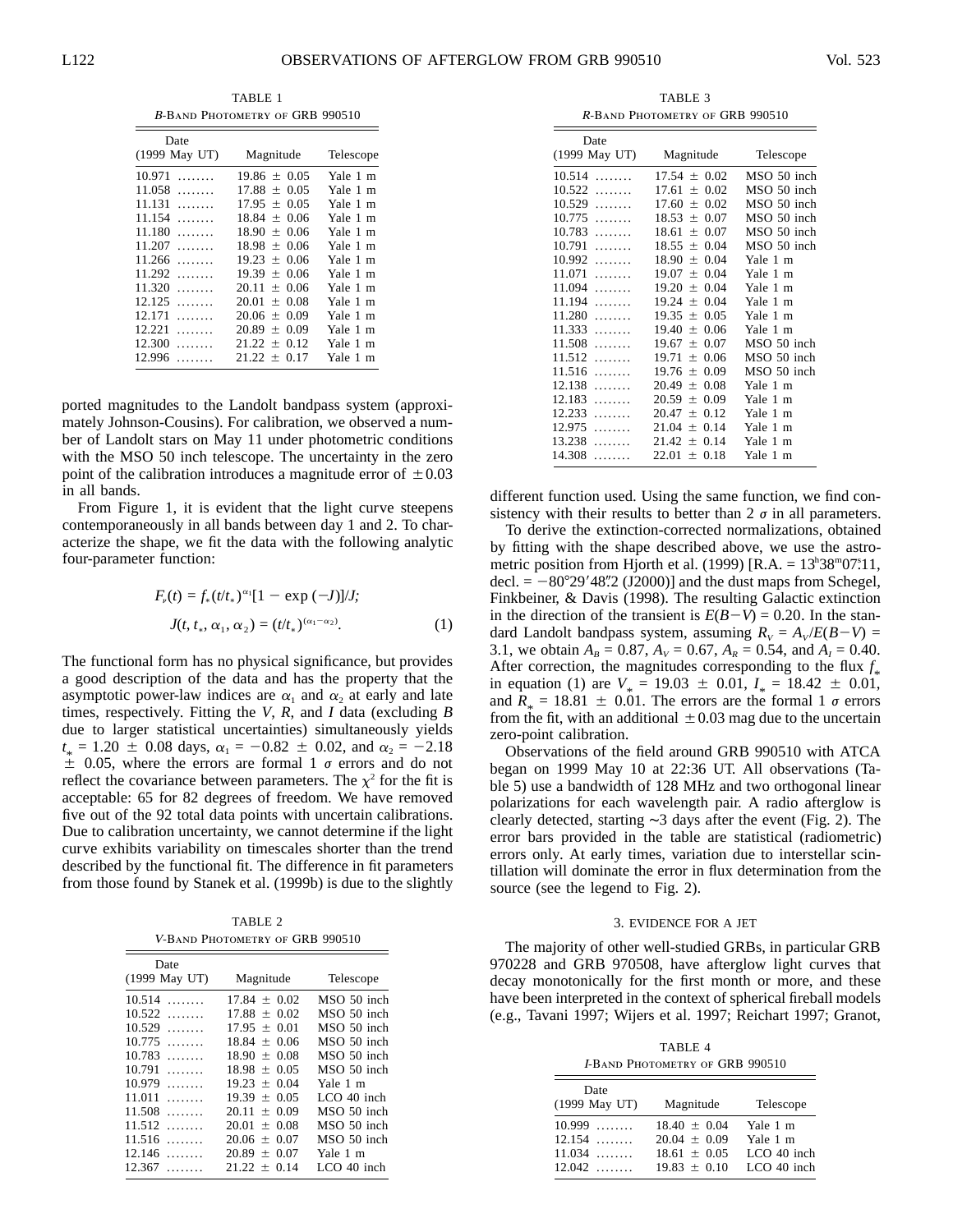

Fig. 1.—Optical light curves of the transient afterglow of GRB 990510. In addition to photometry from our group (*filled symbols*; see Table 1), we have augmented the light curves with data from the literature (*open symbols*). The photometric zero points in Landolt *V*-band from our group are consistent with that of the OGLE group (Pietrzynski & Udalski 1999b), and the *I*-band zero point is from the OGLE group. Some *R*-band measurements were based on an incorrect calibration of a secondary star in the field (Galama et al. 1999), and we have recalibrated these measurements.

Piran, & Sari 1999). In the optical, spherical models with typical parameters predict flux rising quickly (within hours) to a maximum value  $f_m$  (at time  $t_m$ ), after which it decays as a power law,  $t^{-\alpha}$  with  $\alpha \sim 1$ . At later times, the decay becomes somewhat faster (a change in  $\alpha$  of 0.25), as the cooling break sweeps across the band (Sari, Piran, & Narayan 1998). In the radio band, above the self-absorption frequency, the behavior is similar, but with typical values of  $t_m \sim 1$  week.

The observed optical and radio decay of GRB 990510 is quite distinct, showing frequency-independent steepening in the optical and early decline in the radio on a timescale of 1 day—behavior clearly inconsistent with spherical models. An achromatic break or steepening in light curves is expected if the emitting surface has a nonspherical geometry. At any given time, due to relativistic beaming, only a small portion of the emitting surface with opening angle  $1/\gamma$  is visible. At early times (when  $\theta_0 \geq 1/\gamma$ ), the observed light curve from a collimated source is identical to that of a sphere. As the fireball evolves and  $\gamma$  decreases, the beaming angle will eventually exceed the opening angle of the jet, and we expect to see a deficit in the emission—i.e., a break in the light curve. At a comparable or later time (Rhoads 1999; Sari, Piran, & Halpern 1999; Panaitescu, Mészáros, & Rees 1998) the jet will begin to spread laterally, causing a further steepening.

To model the light curve, we adopt the afterglow analysis for a jet source given in Sari et al. (1999). At early times  $(\gamma > \theta_0^{-1})$ , the light curve is given by the spherical solution;  $F(v_0) \propto t^{\alpha}$  with  $\alpha = -3(p - 1)/4$  if the electrons are not cooling, and  $\alpha = -3p/4 + 1/2$  if they are. From the GRB 990510 early-time optical slope,  $\alpha_1 = -0.82$ , and we derive  $p = 2.1$ assuming the electrons producing the optical emission are in the slow cooling regime and  $p = 1.76$  otherwise. The latter

TABLE 5 ATCA Radio Flux Measurements

| Date<br>(1999 May UT) | Frequency<br>(GHz) | <b>Flux</b><br>Density<br>$(\mu Jy)$ | Integration<br>(hr) | Angular<br>Resolution<br>(arcsec) |
|-----------------------|--------------------|--------------------------------------|---------------------|-----------------------------------|
| $11.09$               | 4.8                | $110 \pm 69$                         | 7.5                 | $4.2 \times 1.8$                  |
| $11.09$               | 8.6                | $104 + 74$                           | 7.5                 | $1.9 \times 1.3$                  |
| $13.68$               | 8.7                | $227 + 30$                           | 9.0                 | $1.9 \times 1.3$                  |
| $15.61$               | 8.7                | $202 + 31$                           | 8.0                 | $1.8 \times 1.4$                  |
| 17.58                 | 8.7                | $138 + 32$                           | 6.6                 | $2.1 \times 1.2$                  |
| 19.59                 | 4.8                | $177 + 36$                           | 11.4                | $3.1 \times 2.6$                  |
| 19.59                 | 8.6                | $127 + 31$                           | 11.4                | $1.7 \times 1.5$                  |
| $25.32$               | 8.7                | $82 + 32$                            | 10.6                | $2.2 \times 1.2$                  |
| $46.81$               | 8.7                | $-1 + 28$                            | 11.7                | $4.0 \times 3.6$                  |

NOTE. - The date indicates the observation center.

value would result in the electron energy being unbounded, and we conclude that  $p = 2.1$ . At late times  $(\gamma < \theta_0^{-1})$ , when the evolution is dominated by the spreading of the jet, the model predicts  $\alpha = -p$ , independent of the cooling regime. Indeed, our measured value of  $\alpha_2 = -2.18 \pm 0.05$  is consistent with this expectation.

The optical data allow us to infer *p* and the epoch of the break (related to the opening angle of the jet). However, in order to fully characterize the afterglow we also need to determine (1)  $\nu_a$ , the self-absorption frequency, (2)  $F_m$  and  $t_m$ , and (3) the cooling frequency  $v_c$  at a given epoch. The optical observations show that even at early times the optical flux is decaying and is therefore above  $\nu_m$ . The radio, however, is well below  $\nu_m$ , and by combining the ATCA and optical data we can derive  $F_m$ ,  $t_m$ , and  $\nu_m$ . Following Sari et al. (1999), we have fitted a  $t^{-1/3}$  power law to the four radio points and obtained  $F_{8.7 \text{ GHz}} \approx 20\overline{4} \mu \text{Jy}(t/t_1)^{-1/3}$ , where  $t_1 = 3.3 \text{ days}$  is the time of



Fig. 2.—Observed and predicted radio light curves at 8.6 GHz. Detections are indicated by the crosses, with error bars indicating the rms noise in the image. The true flux uncertainty is dominated by the signal modulation due to refractive interstellar scintillation (e.g., Frail et al. 1997). Using the Galactic scattering model of Taylor & Cordes (1993) and the formalism from Goodman (1997), we calculate a scintillation timescale of 2 hr in the first few weeks after the burst. Although our typical 8 hr integrations average over the scintillation, we expect modulation of the mean flux density of order 50%. Predictions for the evolution of the radio flux density (*solid line*) are based on the jet model of Sari et al. (1999) (see text for more details). The dotted line shows the model prediction for a spherical fireball. The dotdashed line illustrates the observed optical behavior.